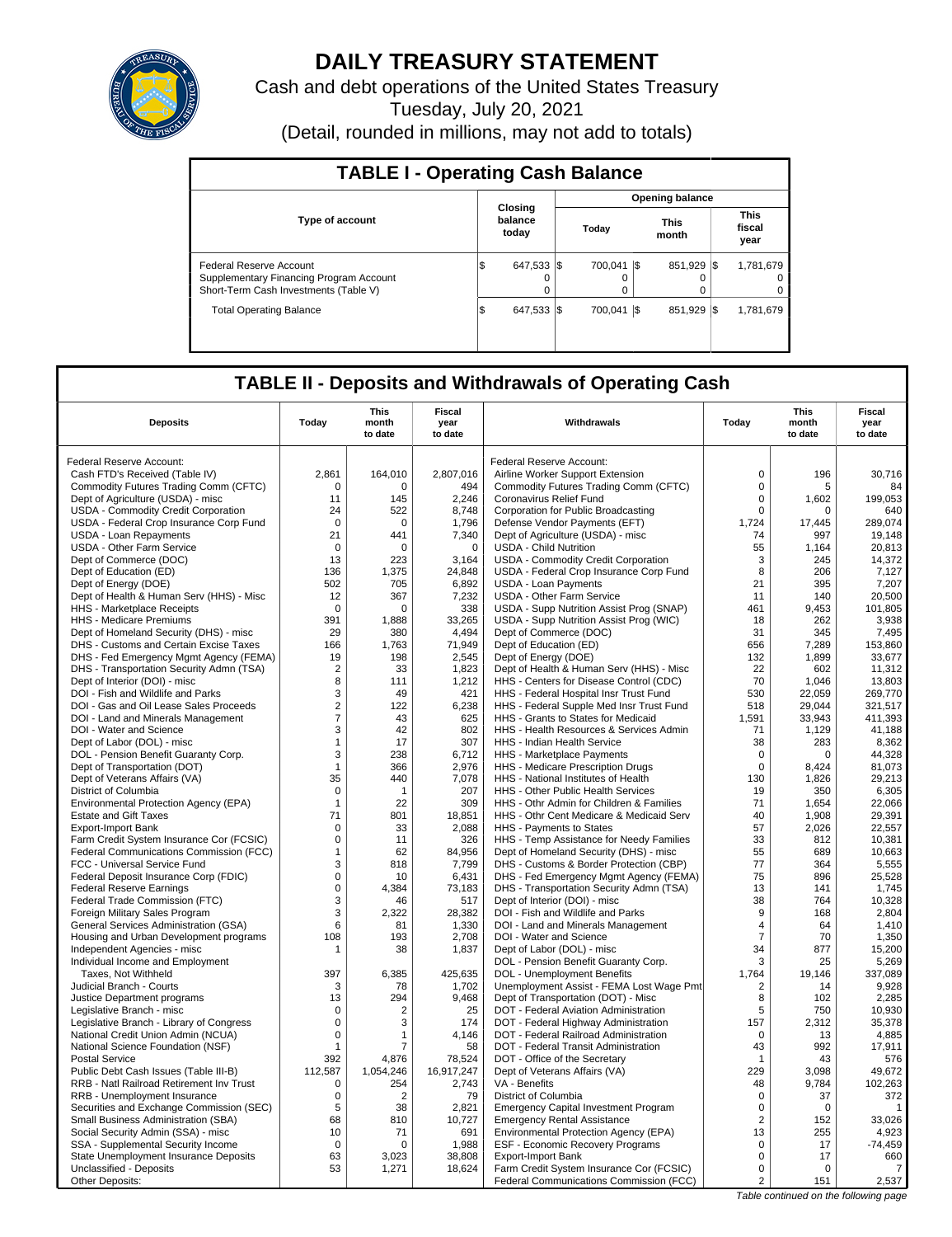## Tuesday, July 20, 2021

| <b>TABLE II cont. - Deposits and Withdrawals of Operating Cash</b> |             |                                 |                                    |                                             |                      |                                 |                                  |  |  |  |  |
|--------------------------------------------------------------------|-------------|---------------------------------|------------------------------------|---------------------------------------------|----------------------|---------------------------------|----------------------------------|--|--|--|--|
| <b>Deposits</b>                                                    | Today       | <b>This</b><br>month<br>to date | Fiscal<br>year<br>to date          | Withdrawals                                 | Today                | <b>This</b><br>month<br>to date | <b>Fiscal</b><br>year<br>to date |  |  |  |  |
| Federal Housing Admin: Note Sales                                  | 53          | 1.406                           | 17.207                             | FCC - Universal Service Fund                | 0                    | 138                             | 6.723                            |  |  |  |  |
| Thrift Savings Plan Transfer                                       | 691         | 1,346                           | 38,124                             | Federal Deposit Insurance Corp (FDIC)       | $\mathbf 0$          | 37                              | 778                              |  |  |  |  |
|                                                                    |             |                                 |                                    | Federal Employees Insurance Payments        | 208                  | 4,398                           | 70,807                           |  |  |  |  |
|                                                                    |             |                                 |                                    | Federal Salaries (EFT)                      | 75                   | 9,425                           | 165.697                          |  |  |  |  |
|                                                                    |             |                                 |                                    | Federal Trade Commission (FTC)              | $\mathbf{1}$         | 14                              | 445                              |  |  |  |  |
|                                                                    |             |                                 |                                    | General Services Administration (GSA)       | 90                   | 1,559                           | 21,593                           |  |  |  |  |
|                                                                    |             |                                 |                                    | Housing and Urban Development programs      | 106                  | 5,204                           | 59,026                           |  |  |  |  |
|                                                                    |             |                                 |                                    | Independent Agencies - misc                 | 9                    | 180                             | 3,069                            |  |  |  |  |
|                                                                    |             |                                 |                                    | <b>Interest on Treasury Securities</b>      | $\mathbf 0$          | 4,438                           | 225,053                          |  |  |  |  |
|                                                                    |             |                                 |                                    | IRS - Advanced Child Tax Credit (EFT)       | $\mathbf 0$          | 12,721                          | 12,721                           |  |  |  |  |
|                                                                    |             |                                 |                                    | IRS - Economic Impact Payments (EFT)        | $\mathbf{1}$         | 738                             | 441.069                          |  |  |  |  |
|                                                                    |             |                                 |                                    | IRS Tax Refunds Business (EFT)              | 55                   | 1,264                           | 25,015                           |  |  |  |  |
|                                                                    |             |                                 |                                    | IRS Tax Refunds Individual (EFT)            | 191                  | 9,921                           | 312,612                          |  |  |  |  |
|                                                                    |             |                                 |                                    | Judicial Branch - Courts                    | 8                    | 87                              | 1,435                            |  |  |  |  |
|                                                                    |             |                                 |                                    | Justice Department programs                 | 124                  | 1,112                           | 16,870                           |  |  |  |  |
|                                                                    |             |                                 |                                    | Legislative Branch - misc                   | $\mathbf 1$          | 54                              | 1,010                            |  |  |  |  |
|                                                                    |             |                                 |                                    | Legislative Branch - Library of Congress    | $\mathbf{1}$         | 17                              | 632                              |  |  |  |  |
|                                                                    |             |                                 |                                    | <b>NASA</b>                                 | 88                   | 1,010                           | 16,065                           |  |  |  |  |
|                                                                    |             |                                 |                                    | National Credit Union Admin (NCUA)          | $\mathbf 0$          | 5                               | 1,843                            |  |  |  |  |
|                                                                    |             |                                 |                                    | National Science Foundation (NSF)           | 23                   | 468                             | 5,243                            |  |  |  |  |
|                                                                    |             |                                 |                                    | Postal Service Money Orders and Other       | 99                   | 2.089                           | 34,486                           |  |  |  |  |
|                                                                    |             |                                 |                                    | Public Debt Cash Redemp. (Table III-B)      | 152,529              | 1,074,109                       | 15,695,812                       |  |  |  |  |
|                                                                    |             |                                 |                                    | Railroad Retirement Board (RRB) - misc      | 0                    | 2                               | 38                               |  |  |  |  |
|                                                                    |             |                                 |                                    | RRB - Benefit Payments                      | $\mathbf{1}$         | 1,158                           | 11,711                           |  |  |  |  |
|                                                                    |             |                                 |                                    | Securities and Exchange Commission (SEC)    | 12                   | 95                              | 980                              |  |  |  |  |
|                                                                    |             |                                 |                                    | Small Business Administration (SBA)         | 5,178                | 42,926                          | 516,618                          |  |  |  |  |
|                                                                    |             |                                 |                                    | Social Security Admin (SSA) - misc          | 24                   | 233                             | 3,742                            |  |  |  |  |
|                                                                    |             |                                 |                                    | <b>SSA - Benefits Payments</b>              | 48                   | 43,373                          | 790.649                          |  |  |  |  |
|                                                                    |             |                                 |                                    | SSA - Supplemental Security Income          | 6                    | 4,468                           | 45,613                           |  |  |  |  |
|                                                                    |             |                                 |                                    | <b>Transportation Services</b>              | $\Omega$             | $\Omega$                        | $\mathbf 0$                      |  |  |  |  |
|                                                                    |             |                                 |                                    | Other Withdrawals:                          |                      |                                 |                                  |  |  |  |  |
|                                                                    |             |                                 |                                    | <b>State Department</b>                     | 189                  | 1,920                           | 13,953                           |  |  |  |  |
|                                                                    |             |                                 |                                    | Thrift Savings Plan Transfer                | 1,302                | 13,940                          | 58,256                           |  |  |  |  |
|                                                                    |             |                                 |                                    | Unclassified                                | 1,953                | 12,104                          | 269,826                          |  |  |  |  |
| <b>Total Other Deposits</b><br>Change in Balance of Uncollected    | 744         | 5,002                           | 68,639                             | Total, Other Withdrawals                    | 3,444                | 54,122                          | 618,377                          |  |  |  |  |
| <b>Funds</b>                                                       | $\mathbf 0$ | $\mathbf 0$                     | $\mathbf 0$                        |                                             |                      |                                 |                                  |  |  |  |  |
| <b>Transfers from Depositaries</b>                                 | $\Omega$    | $\Omega$                        | $\mathbf 0$                        | <b>Transfers to Depositaries</b>            | $\mathbf 0$          | $\mathbf 0$                     | 0                                |  |  |  |  |
| <b>Total Federal Reserve Account</b>                               | 118,787     | 1,258,662                       | 20,821,584                         | <b>Total Federal Reserve Account</b>        | 171,295              | 1,463,057                       | 21,955,730                       |  |  |  |  |
|                                                                    |             |                                 |                                    |                                             |                      |                                 |                                  |  |  |  |  |
| Short-Term Cash Investments:                                       |             |                                 |                                    | Short-Term Cash Investments:                |                      |                                 |                                  |  |  |  |  |
| Transfers from Federal Reserve Account                             |             |                                 |                                    | <b>Transfers to Federal Reserve Account</b> |                      |                                 |                                  |  |  |  |  |
| (Table V)                                                          | $\Omega$    | $\Omega$                        | $\mathbf 0$                        | (Table V)                                   | $\Omega$             | $\Omega$                        |                                  |  |  |  |  |
| Total Deposits (excluding transfers)                               |             |                                 | 118,787 \$ 1,258,662 \$ 20,821,584 | Total Withdrawals (excluding transfers)     | l\$                  |                                 | 171,295 \$1,463,057 \$21,955,730 |  |  |  |  |
|                                                                    |             |                                 |                                    |                                             |                      |                                 |                                  |  |  |  |  |
|                                                                    |             |                                 |                                    | Net Change in Operating Cash Balance        | l\$<br>$-52,508$ \\$ |                                 | $-204,395$ \$ $-1,134,146$       |  |  |  |  |

| <b>TABLE III-A - Public Debt Transactions</b> |             |                                 |                                  |                                         |              |                                 |                           |  |  |  |
|-----------------------------------------------|-------------|---------------------------------|----------------------------------|-----------------------------------------|--------------|---------------------------------|---------------------------|--|--|--|
| <b>Issues</b>                                 | Today       | <b>This</b><br>month<br>to date | <b>Fiscal</b><br>year<br>to date | <b>Redemptions</b>                      | Todav        | <b>This</b><br>month<br>to date | Fiscal<br>year<br>to date |  |  |  |
| Marketable:                                   |             |                                 |                                  | Marketable:                             |              |                                 |                           |  |  |  |
| Bills:                                        |             |                                 |                                  | <b>Bills</b>                            | $150,360$ \$ | 967,772 \$                      | 13,412,585                |  |  |  |
| <b>Regular Series</b>                         | $80,368$ \$ | 660,783 \$                      | 8,691,660                        | <b>Notes</b>                            |              | 75,746                          | 1,783,253                 |  |  |  |
| <b>Cash Management Series</b>                 | 30,003      | 215,011                         | 3,875,131                        | <b>Bonds</b>                            |              |                                 | 20,143                    |  |  |  |
| <b>Notes</b>                                  |             | 111,801                         | 3,374,796                        | <b>Federal Financing Bank</b>           |              |                                 | 1,209                     |  |  |  |
| <b>Bonds</b>                                  | 0           | 27,951                          | 563,524                          | Nonmarketable:                          |              |                                 |                           |  |  |  |
| Inflation-Protected Securities Increment      | 406         | 8,338                           | 56,528                           | <b>United States Savings Securities</b> | 38           | 569                             | 8,512                     |  |  |  |
| <b>Federal Financing Bank</b>                 |             |                                 |                                  | <b>Government Account Series</b>        | 425,277      | 5,634,708                       | 85, 173, 185              |  |  |  |
| Nonmarketable:                                |             |                                 |                                  | Hope Bonds                              |              |                                 |                           |  |  |  |
| United States Savings Securities:             |             |                                 |                                  | <b>Domestic Series</b>                  |              |                                 | 71,549                    |  |  |  |
| Cash Issue Price                              |             | 114                             | 1,178                            | <b>Foreign Series</b>                   |              |                                 | 0                         |  |  |  |
| Interest Increment                            |             | 352                             | 3,247                            | <b>State and Local Series</b>           |              | 6,989                           | 72,001                    |  |  |  |
| Government Account Series                     | 424,886     | 5,612,890                       | 85,430,162                       | Other                                   | 2,130        | 23,032                          | 327,770                   |  |  |  |
| Hope Bonds                                    |             |                                 |                                  |                                         |              |                                 |                           |  |  |  |
| Domestic Series                               |             |                                 |                                  |                                         |              |                                 |                           |  |  |  |
| <b>Foreign Series</b>                         |             |                                 |                                  |                                         |              |                                 |                           |  |  |  |
| State and Local Series                        | 95          | 12,383                          | 93,543                           | <b>Total Redemptions</b>                | 577,806 \$   | 6,708,817 \$                    | 100,870,205               |  |  |  |
| Other                                         | 2,124       | 23,064                          | 328,331                          |                                         |              |                                 |                           |  |  |  |
| <b>Total Issues</b>                           | 537,891     | 6,672,689 \$<br>1\$             | 102,418,122                      | Net Change in Public Debt Outstanding   | $-39,915$ \$ | $-36,128$ \\$                   | 1,547,917                 |  |  |  |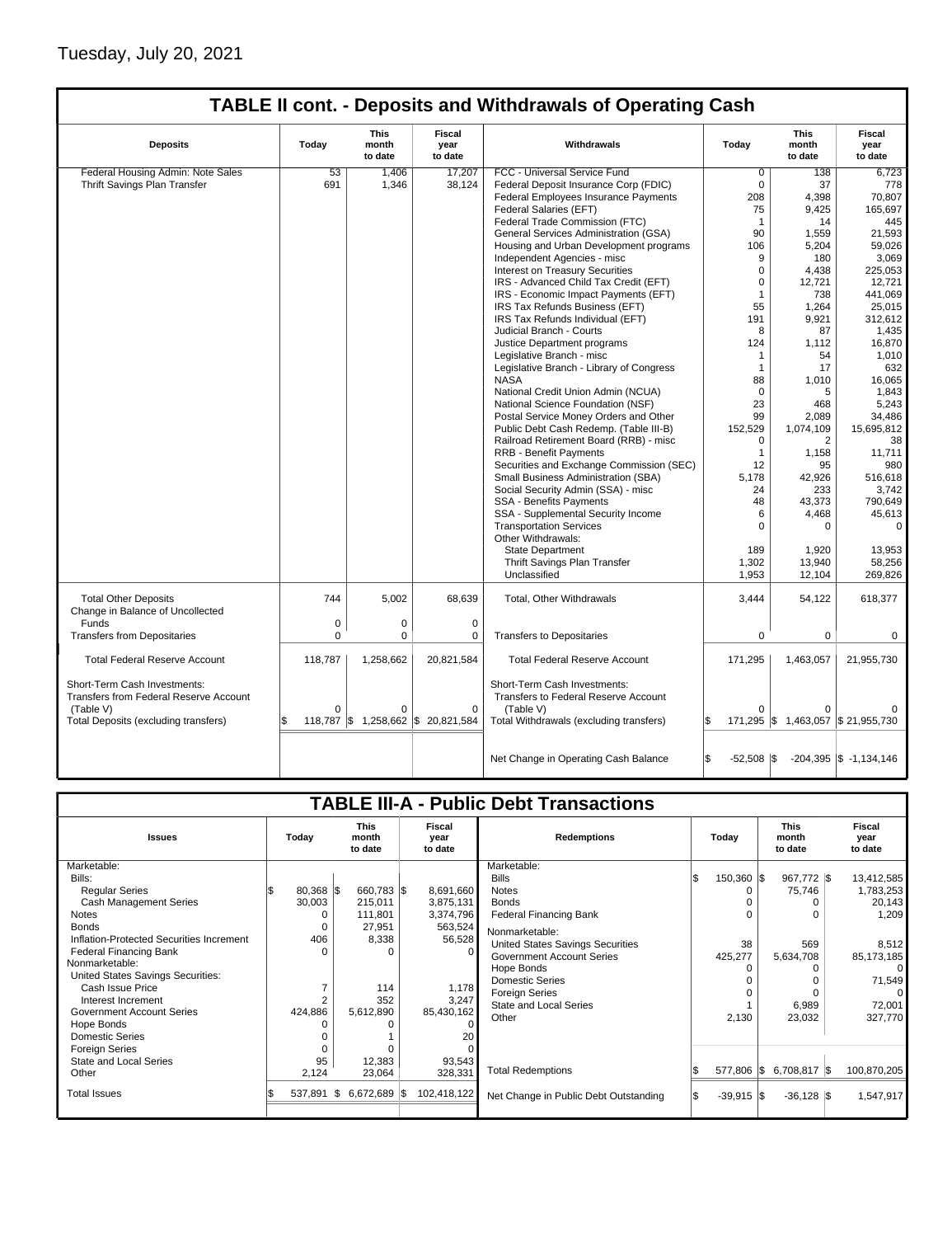| <b>TABLE III-B - Adjustment of Public Debt</b><br><b>Transactions to Cash Basis</b>                                                                                                                                                                                                                                                                                                                |       |                                                                |     |                                                            |                                                                                                 |  |  |  |  |
|----------------------------------------------------------------------------------------------------------------------------------------------------------------------------------------------------------------------------------------------------------------------------------------------------------------------------------------------------------------------------------------------------|-------|----------------------------------------------------------------|-----|------------------------------------------------------------|-------------------------------------------------------------------------------------------------|--|--|--|--|
| <b>Transactions</b>                                                                                                                                                                                                                                                                                                                                                                                | Today |                                                                |     | <b>This</b><br>month<br>to date                            | <b>Fiscal</b><br>year<br>to date                                                                |  |  |  |  |
| Public Debt Cash Issues:<br>Public Debt Issues (Table III-A)<br>Premium on New Issues<br>Discount on New Issues:<br>Bills $(-)$<br>Bonds and Notes (-)<br>Federal Financing Bank (-)<br>Government Account Transactions (-)<br>Hope Bonds (-)<br>Interest Increment on United States<br>Savings Securities (-)<br>Inflation-Protected Securities Increment<br><b>Total Public Debt Cash Issues</b> | \$    | 537,891<br>0<br>9<br>$\Omega$<br>U<br>424,886<br>n<br>2<br>406 | l\$ | 3,376<br>137<br>103<br>O<br>5,612,890<br>o<br>352<br>8,338 | 6,672,689 \\$02,418,122<br>17,593<br>2,464<br>27,121<br>O<br>85,430,162<br>0<br>3.247<br>55,473 |  |  |  |  |
| Deposited in Federal Reserve Account                                                                                                                                                                                                                                                                                                                                                               | S.    | 112,587                                                        | l\$ | 1,054,246                                                  | \$16,917,247                                                                                    |  |  |  |  |
| <b>Public Debt Cash Redemptions:</b><br>Public Debt Redemptions (Table III-A)<br>Premium on Debt Buyback Operation<br>Discount on Debt Buyback Operation (-)<br>Federal Financing Bank (-)<br>Government Account Transactions (-)<br>Hope Bonds (-)<br><b>Total Public Debt Cash Redemptions</b>                                                                                                   | l\$   | 577,806<br>0<br>$\Omega$<br>O<br>425.277<br>O                  | l\$ | 6,708,817<br>0<br>o<br>0<br>5,634,708<br>U                 | \$100,870,205<br>O<br>ŋ<br>1,209<br>85,173,185<br>$\Omega$                                      |  |  |  |  |
| Withdrawn from Federal Reserve Acct.                                                                                                                                                                                                                                                                                                                                                               | l\$   | 152,529                                                        | 1\$ |                                                            | 1,074,109 \$15,695,812                                                                          |  |  |  |  |

| <b>TABLE III-C - Debt Subject to Limit</b>                                        |                           |                                                         |                           |                           |  |  |  |  |
|-----------------------------------------------------------------------------------|---------------------------|---------------------------------------------------------|---------------------------|---------------------------|--|--|--|--|
|                                                                                   | Closing                   | Opening balance                                         |                           |                           |  |  |  |  |
| <b>Balance Transactions</b>                                                       | balance<br>today          | Today                                                   | <b>This</b><br>month      | Fiscal<br>year            |  |  |  |  |
| Debt Held by the Public<br>Intragovernmental Holdings<br><b>Total Public Debt</b> | \$22,304,036<br>6,189,272 | \$22,344,215<br>6,189,008                               | \$22,329,823<br>6,199,613 | \$21,018,952<br>5,926,439 |  |  |  |  |
| Outstanding<br>Less: Debt Not<br>Subiect to Limit:                                | 28,493,308                | 28,533,223                                              | 28,529,436                | 26,945,391                |  |  |  |  |
| Other Debt                                                                        | 478                       | 478                                                     | 478                       | 478                       |  |  |  |  |
| <b>Unamortized Discount</b>                                                       | 21,282                    | 21,285                                                  | 21,376                    | 17,271                    |  |  |  |  |
| <b>Federal Financing Bank</b>                                                     | 6,053                     | 6,053                                                   | 6,053                     | 7,262                     |  |  |  |  |
| Hope Bonds<br>Plus: Other Debt Subject to Limit<br>Guaranteed Debt of             | O                         | O                                                       | 0                         | 0                         |  |  |  |  |
| Government Agencies                                                               | 0                         | $\Omega$                                                | $\Omega$                  | 0                         |  |  |  |  |
| <b>Total Public Debt</b><br>Subject to Limit                                      |                           | $$28,465,495$ $$28,505,408$ $$28,501,528$ $$26,920,380$ |                           |                           |  |  |  |  |
| <b>Statutory Debt Limit</b>                                                       | SUSP-1                    | SUSP-1                                                  | SUSP-1                    | SUSP-1                    |  |  |  |  |
|                                                                                   |                           |                                                         |                           |                           |  |  |  |  |

| See Footnote |
|--------------|
|--------------|

| <b>TABLE IV - Federal Tax Deposits</b>                                                                                                                                                                                                        |                                 |                                                                                |                                                                      |  |  |  |  |  |  |
|-----------------------------------------------------------------------------------------------------------------------------------------------------------------------------------------------------------------------------------------------|---------------------------------|--------------------------------------------------------------------------------|----------------------------------------------------------------------|--|--|--|--|--|--|
| Classification                                                                                                                                                                                                                                | Today<br>month<br>to date       |                                                                                |                                                                      |  |  |  |  |  |  |
| Withheld Income and Employment Taxes<br>Individual Income Taxes<br><b>Railroad Retirement Taxes</b><br><b>Excise Taxes</b><br><b>Corporation Income Taxes</b><br><b>Federal Unemployment Taxes</b><br>Estate and Gift Taxes & Misc IRS Rcpts. | l\$<br>$2,372$ \$<br>331<br>115 | 148,094 \$<br>4,611<br>278<br>1<br>60<br>3,685<br>14,658<br>5<br>76<br>47<br>1 | 2,199,573<br>324,845<br>4,215<br>55,470<br>305,038<br>5,561<br>4,398 |  |  |  |  |  |  |
| Total                                                                                                                                                                                                                                         | \$<br>$2,886$ \$                | 171,449                                                                        | 1\$<br>2,899,099                                                     |  |  |  |  |  |  |
| Cash Federal Tax Deposits:<br>Direct<br><b>Through Depositaries</b>                                                                                                                                                                           | \$<br>2,776                     | $1,458$ \\$<br>85<br>l\$<br>162,551                                            | 24,224<br>2,782,792                                                  |  |  |  |  |  |  |
| <b>Total Cash FTD's</b>                                                                                                                                                                                                                       | Ŝ.<br>2,861                     | 1\$<br>164,010                                                                 | 1\$<br>2,807,016                                                     |  |  |  |  |  |  |
| <b>Inter-agency Transfers</b>                                                                                                                                                                                                                 |                                 | 25<br>7,439                                                                    | 92,083                                                               |  |  |  |  |  |  |
| Total                                                                                                                                                                                                                                         | 2,886<br>\$                     | 1\$<br>171,449                                                                 | 1\$<br>2,899,099                                                     |  |  |  |  |  |  |
|                                                                                                                                                                                                                                               |                                 |                                                                                |                                                                      |  |  |  |  |  |  |

|                                              |    |          |     |                           |          | <u>JEE I VUIIVIE</u> |  |
|----------------------------------------------|----|----------|-----|---------------------------|----------|----------------------|--|
| <b>TABLE V - Short-Term Cash Investments</b> |    |          |     |                           |          |                      |  |
|                                              |    |          |     | <b>Type of Depositary</b> |          |                      |  |
| <b>Balance Transactions</b>                  |    | А        |     | в                         | с        | Total                |  |
| Opening Balance Today<br>Deposits:           | \$ | $\Omega$ | 1\$ | $\Omega$                  | I\$<br>0 | I\$                  |  |
| <b>Transfers to Depositaries</b>             |    | O        |     | $\Omega$                  | O        |                      |  |
| <b>Special Direct Investment</b>             |    | O        |     | 0                         | O        |                      |  |
| Term Investment                              |    | O        |     | 0                         | O        |                      |  |
| Repo Investment                              |    | O        |     | 0                         | O        |                      |  |
| Withdrawals:                                 |    |          |     |                           |          |                      |  |
| <b>Treasury Initiated</b>                    |    | O        |     | 0                         | 0        |                      |  |
| Depositary Initiated                         |    | O        |     | 0                         | 0        |                      |  |
| <b>Special Direct Investment</b>             |    | O        |     | 0                         | 0        |                      |  |
| <b>Term Investment</b>                       |    | Ω        |     | 0                         | O        |                      |  |
| Repo Investment                              |    | 0        |     | $\Omega$                  | O        |                      |  |
|                                              |    |          |     |                           |          |                      |  |
| Closing Balance Today                        |    | 0        | l\$ | 0                         | I\$<br>0 | I\$                  |  |

| <b>TABLE VI - Income Tax Refunds Issued</b> |     |       |     |                                 |    |                           |  |  |  |
|---------------------------------------------|-----|-------|-----|---------------------------------|----|---------------------------|--|--|--|
| Classification                              |     | Today |     | <b>This</b><br>month<br>to date |    | Fiscal<br>year<br>to date |  |  |  |
| IRS - Advanced Child Tax Credit (Checks)    | I\$ | 0     | 1\$ | 1,862                           | 15 | 1,862                     |  |  |  |
| IRS - Advanced Child Tax Credit (EFT)       |     | 0     |     | 12.721                          |    | 12,721                    |  |  |  |
| IRS - Economic Impact Payments (Checks)     |     | 3     |     | 1.116                           |    | 84.400                    |  |  |  |
| IRS - Economic Impact Payments (EFT)        |     |       |     | 738                             |    | 441,069                   |  |  |  |
| IRS Tax Refunds Business (Checks)           |     | 1.322 |     | 3.435                           |    | 51.722                    |  |  |  |
| IRS Tax Refunds Business (EFT)              |     | 55    |     | 1.264                           |    | 25.015                    |  |  |  |
| IRS Tax Refunds Individual (Checks)         |     | 55    |     | 3,382                           |    | 54.608                    |  |  |  |
| IRS Tax Refunds Individual (EFT)            |     | 191   |     | 9.921                           |    | 312,612                   |  |  |  |
|                                             |     |       |     |                                 |    |                           |  |  |  |

### **Daily Treasury Statement Footnotes:**

### **General Footnotes and Statements:**

This statement summarizes the United States Treasury's cash and debt operations for the Federal Government. Treasury's operating cash is maintained in an account at the Federal Reserve Bank of New York and in short-term cash investments. Treasury minimized and then suspended its short-term cash investment program beginning in November 2008, but anticipates investing again when market conditions warrant. Major information sources include: Federal Reserve Banks, Treasury Regional Financial Centers, Internal Revenue Service Centers, various electronic systems, and information on the Public Debt. Information is presented on a modified cash basis. Deposits are reflected as received and withdrawals are reflected as processed.SOURCE: Bureau of the Fiscal Service, Department of the Treasury. Note: The Daily Treasury Statement (DTS) is available by 4:00 p.m. the following business day on the Fiscal Service website https://fiscal.treasury.gov/reports-statements/dts/. For more information, call the Cash Reporting Branch at 202-874-9789.

### **TABLE III-A – Public Debt Transactions**

Stated at face value except for savings and retirement plan securities which are stated at current redemption value.